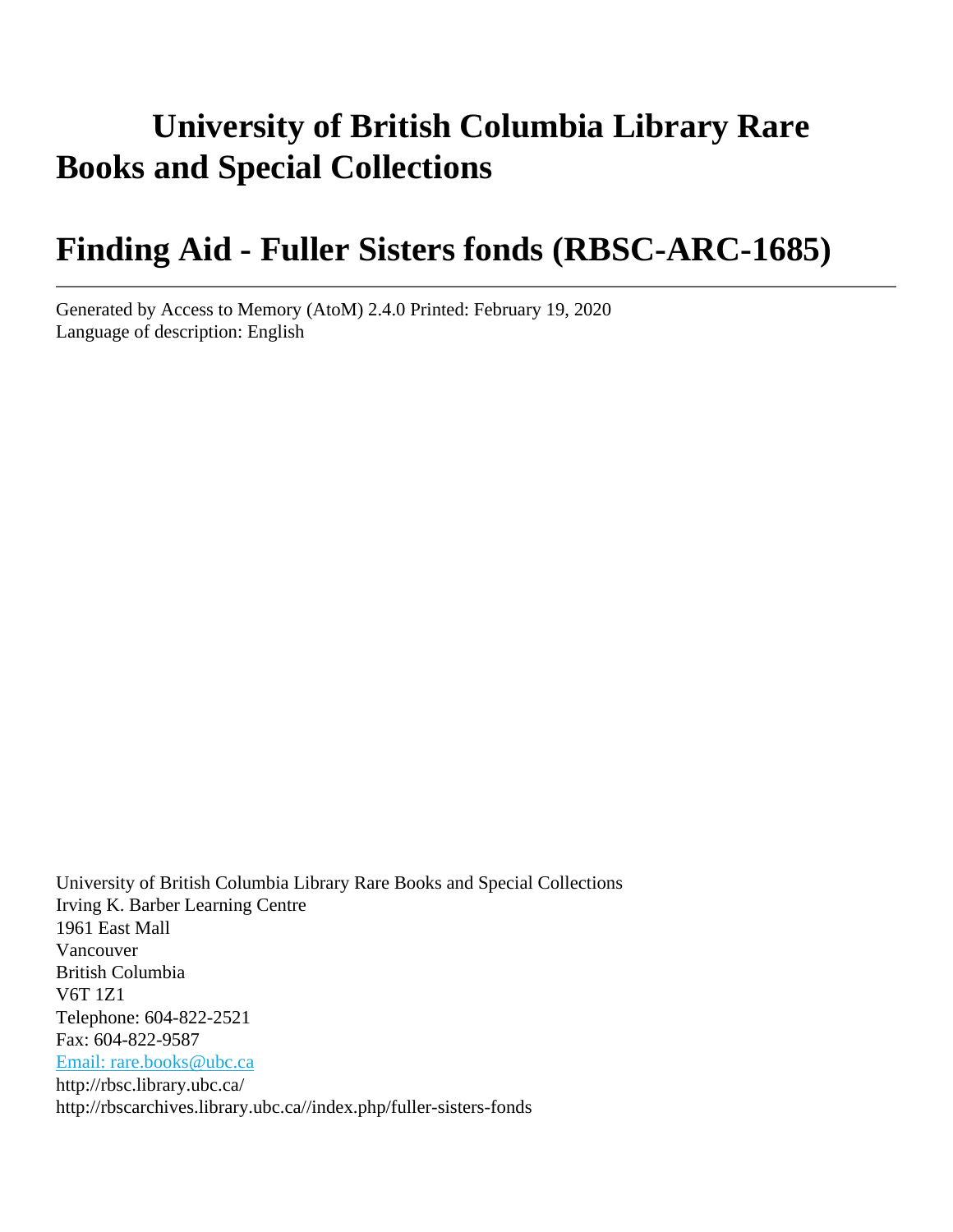# **Table of contents**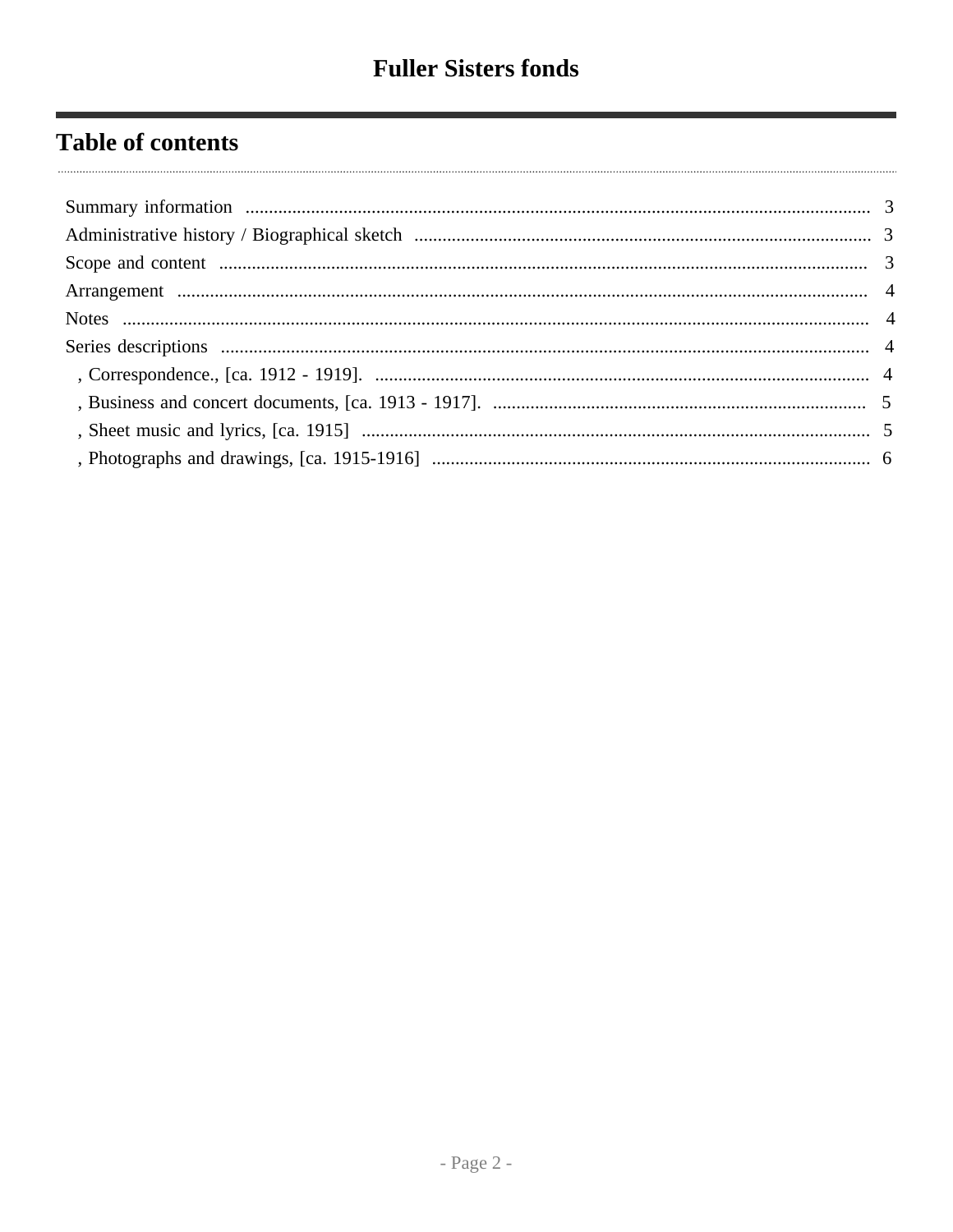| <b>Repository:</b>                           | University of British Columbia Library Rare Books and Special<br>Collections |
|----------------------------------------------|------------------------------------------------------------------------------|
| <b>Title:</b>                                | <b>Fuller Sisters fonds</b>                                                  |
| ID:                                          | RBSC-ARC-1685                                                                |
| Date:                                        | [ca. 1912-1919]. (date of creation)                                          |
| <b>Physical description:</b>                 | 11 cm of textual records and other material.                                 |
| Dates of creation,<br>revision and deletion: |                                                                              |

## <span id="page-2-0"></span>**Summary information**

## <span id="page-2-1"></span>**Administrative history / Biographical sketch**

#### **Note**

The Fuller family were from Sturminster Newton, Dorset England. The three sisters of the family, Dorothy, Rosalind and Cynthia, performed traditional English, Scottish and Irish folk songs in Victorian costume; their brother Walter acted as their manager. From 1913 to 1917 the sisters toured American towns and cities, especially in the Eastern and Midwestern United States. During this period Walter Fuller was based in New York City. Walter Fuller was married to Crystal Eastman (feminism activist and sister of Max Eastman, author and activist). At the end of the First World War, Walter Fuller returned to England.

Source: McLeods Books. "The Fuller Sisters in U.S.A." (booksellers' description).

Available for consultation upon request in collection accession file.

## **Custodial history**

The material was retrieved from the attic of the Eastman summer home on an unknown date, and was sold by McLeod's books (Vancouver) to Phillip Thomas on an unknown date. The collection was then donated to UBC Library to form part of the Phillip J. Thomas Popular Song Collection.

## <span id="page-2-2"></span>**Scope and content**

Fonds consists of textual and graphic material related to the activities of the Fuller siblings as traveling musicians, particularly during their American tour from 1913 to 1917, including correspondence, financial documents such as contracts and receipts, and photographs and drawings from their tours. Fonds also includes printed material such as programs and sheet music which the Fuller family had printed and sold.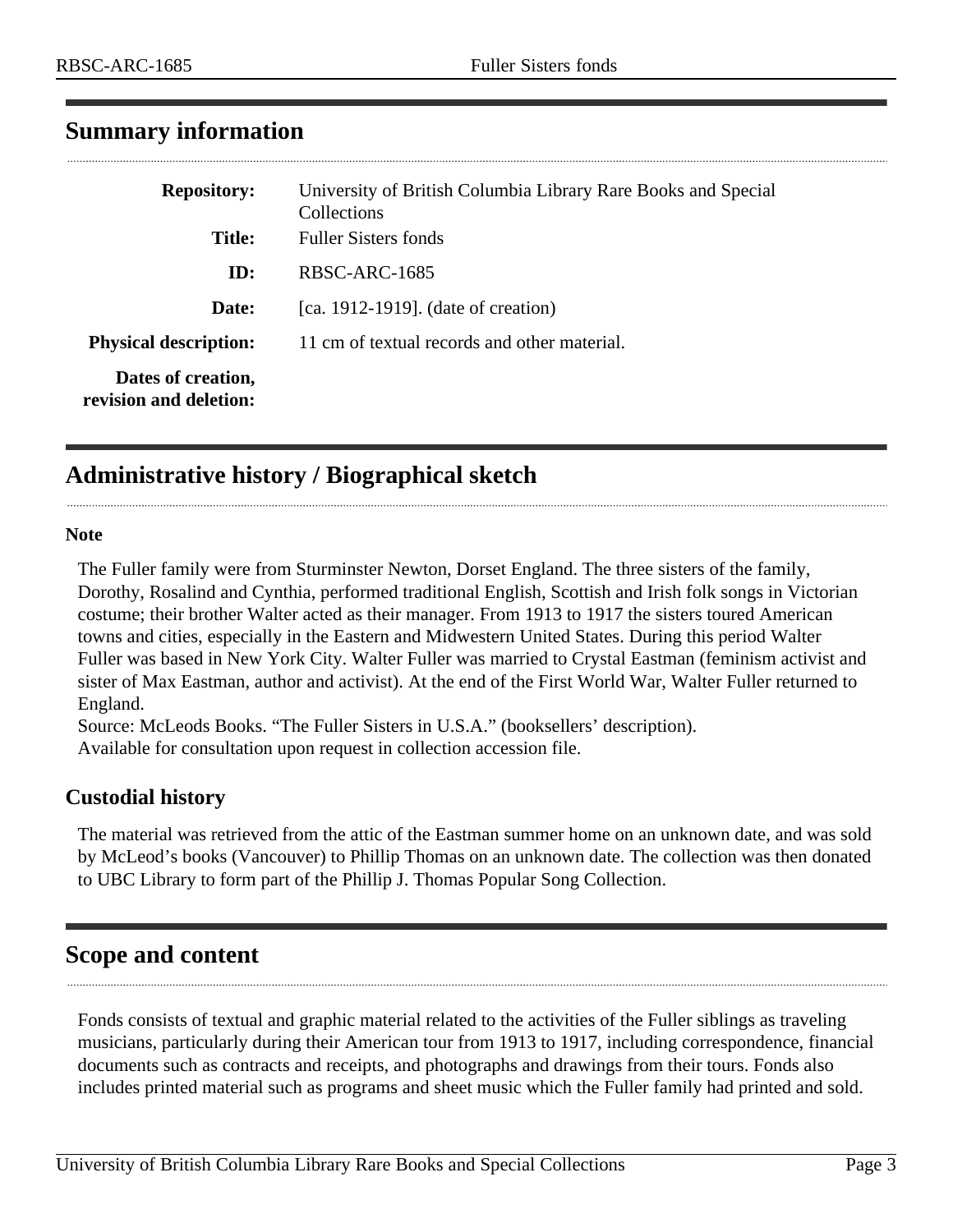Fonds is arranged into series according to the type of documentation: Correspondence, Business and concert documents, Sheet music and lyrics and Photographs and drawings.

## <span id="page-3-1"></span>**Notes**

#### **Title notes**

**<u>Source of title proper</u>**: Title based on the provenance of the fonds.

#### <span id="page-3-0"></span>**Arrangement**

The arrangement into groupings and files by the manuscript seller has been retained.

#### **Finding aids**

Inventory available. PDF document attached.

#### **Accruals**

No further accruals are expected.

#### **Other notes**

- **Publication status:** published
- **Physical description**: Fonds contains 11 cm of textual records; 10 photographs : b&w; 14 drawings : pencil and ink; 7 paintings : watercolour.

## <span id="page-3-2"></span>**Series descriptions**

#### <span id="page-3-3"></span>**Correspondence.**

Date: [ca. 1912 - 1919]. (date of creation)

Scope and content:

Series consists of letters sent and received by the Fuller siblings, mainly pertaining to singing engagements but also pertaining to personal matters. Letters sent from the sisters to Walter often include descriptions of cities and venues visited; letters received by the sisters or by Walter from external parties often offer praise or compliments for concerts given. One file contains correspondence between Walter and Mary Breck, a friend and manager of the sisters. One file of personal correspondence of Walter (1-8) also contains several personal documents relating to emigration to the United States and registration during war time. Documents are arranged into folders primarily according to the sender and/or receiver.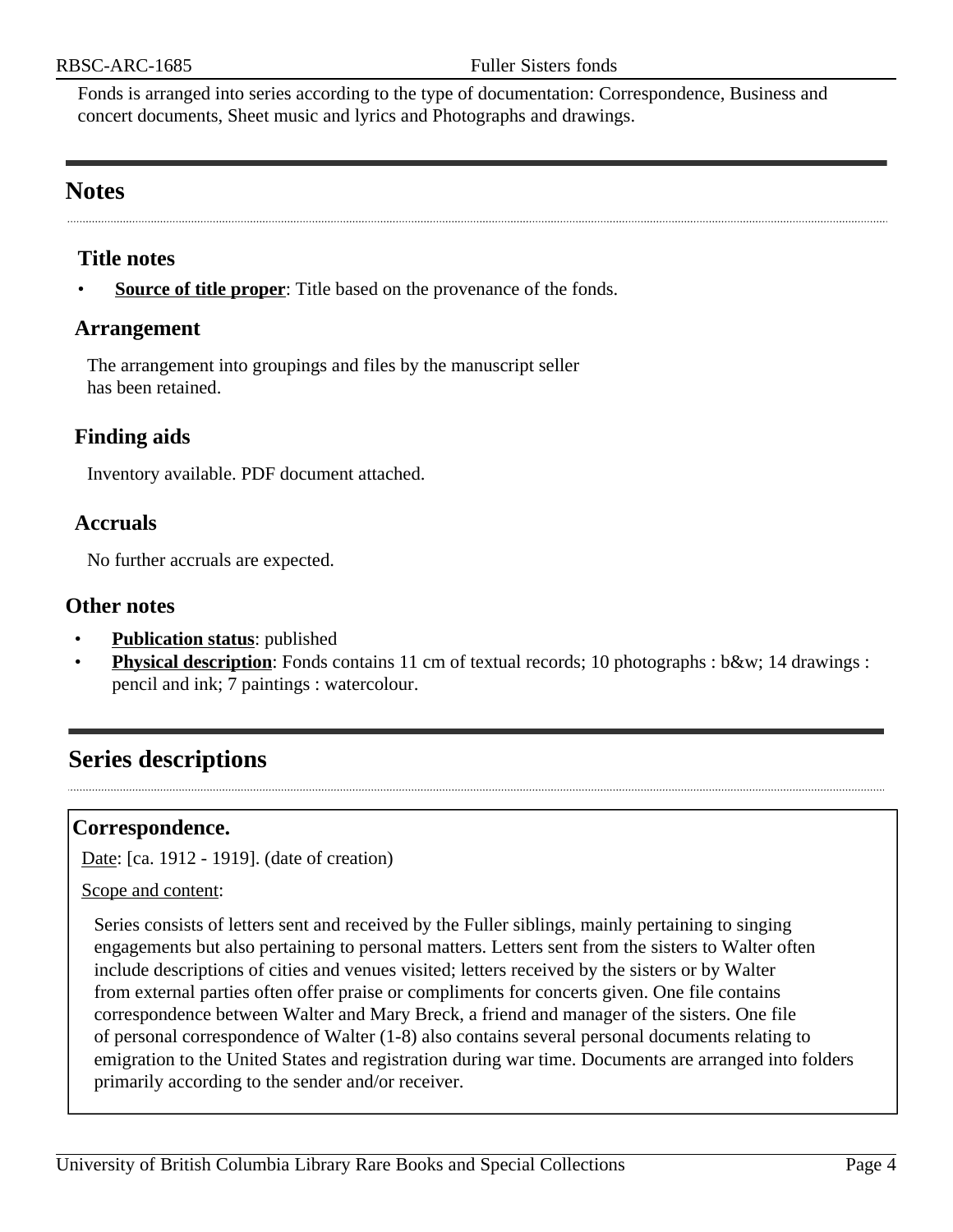Physical description: 7.5 cm of textual records.

Publication status:

#### published

| File / item list  |                                           |                 |               |           |
|-------------------|-------------------------------------------|-----------------|---------------|-----------|
| Ref code          | Title                                     | Dates           | Access status | Container |
| RBSC-ARC-1685-1-1 | File - Letters to the Fuller sisters from | 1915-1917       |               |           |
|                   | Walter                                    |                 |               |           |
| RBSC-ARC-1685-1-2 | File - Letters to the Fuller sisters      | [ca. 1914-1917] |               |           |
| RBSC-ARC-1685-1-3 | File - Business correspondence of Walter  | [ca. 1913-1917] |               |           |
| RBSC-ARC-1685-1-4 | File - Correspondence between Walter      | [ca. 1915-1917] |               |           |
|                   | and Mary Breck                            |                 |               |           |
| RBSC-ARC-1685-1-5 | File - Letters from Rosalind to Walter    | [ca. 1915-1917] |               |           |
| RBSC-ARC-1685-1-6 | File - Letters from Dorothy to Walter     | 1915-1917       |               |           |
| RBSC-ARC-1685-1-7 | File - Letters from Cynthia to Walter     | [ca. 1915-1917] |               |           |
| RBSC-ARC-1685-1-8 | File - Personal correspondence and        | [ca. 1912-1919] |               |           |
|                   | documents of Walter                       |                 |               |           |

### <span id="page-4-0"></span>**Business and concert documents**

Date: [ca. 1913 - 1917]. (date of creation)

Scope and content:

Series consists of documentation related to concerts and business matters, including documents such as contracts and receipts for business expenses such as printing and photography; concert documents such as reviews, playbills and programs; and requests for songs sent to the sisters. Documents are arranged into files according to

the form of document and topic.

Physical description: 2 cm of textual records.

Publication status:

published

#### **File / item list**

| Ref code           | Title                                  | Dates                | Access status | Container |
|--------------------|----------------------------------------|----------------------|---------------|-----------|
| RBSC-ARC-1685-1-9  | File - Contracts, bills and receipts   | 1913-1917            |               |           |
| RBSC-ARC-1685-1-10 | File - Playbills, programs and reviews | [ca. $1915 - 1917$ ] |               |           |
| RBSC-ARC-1685-1-11 | File - Requests                        | [ca. $1915 - 1917$ ] |               |           |

### <span id="page-4-1"></span>**Sheet music and lyrics**

Date: [ca. 1915] (date of creation)

Scope and content:

Series consists of music and lyrics hand-copied by the Fuller sisters, including lyrics to folk songs interspersed with notes and observations about folk music history and observations from their tours;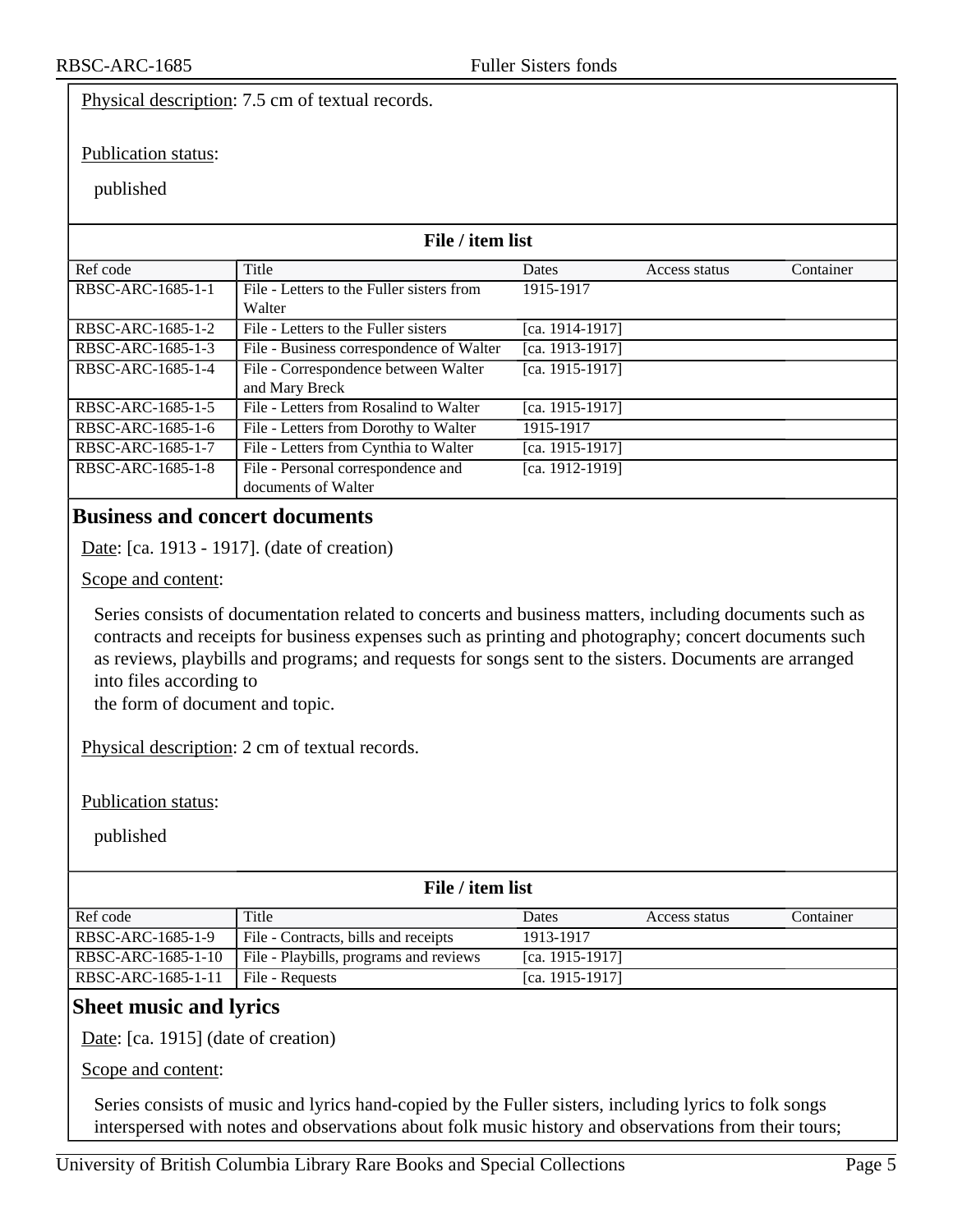manuscript sheet music for folk songs, including "When Adam was first created," "The twelve days of Christmas," "Katy cruel, "Johnny, the miller," "Blow, ye winds, blow," and others; and sheet music broadsides printed and sold by the Fullers with illustrations by Dorothy, printed at the De Vinne Press and issued by the H.W. Gray Company in New York, including "Mowing the barley," "My man John," "The wraggle-taggle Gypsies, o!", "Brixham town," and "The keeper." Two copies of "Brixham town" are hand-coloured. Documents are arranged into files according to type of document.

Physical description: 1.5 cm of textual records.

Publication status:

published

| File / item list   |                               |               |               |           |
|--------------------|-------------------------------|---------------|---------------|-----------|
| Ref code           | Title                         | Dates         | Access status | Container |
| RBSC-ARC-1685-1-12 | File - Lyrics and notes       | [ca. $1915$ ] |               |           |
| RBSC-ARC-1685-1-13 | File - Manuscript sheet music | [ca. $1915$ ] |               |           |
| RBSC-ARC-1685-1-14 | File - Sheet music broadsides | [ca. $1915$ ] |               |           |

## <span id="page-5-0"></span>**Photographs and drawings**

Date: [ca. 1915-1916] (date of creation)

Scope and content:

Series consists of photographs of the Fuller siblings, and drawings and paintings by the Fuller siblings. Most drawings and paintings are unsigned, but may have been by Dorothy, who illustrated their printed broadsides. Depictions in drawings include medieval costumes, people, soldiers, and scenes from their travels; also included are a drawing and embroidery piece probably sent to the sisters by a young relative or

friend.

Physical description: 10 photographs : b&w 14 drawings : pencil and ink 7 paintings : watercolour

Publication status:

published

| File / item list   |                                        |                 |               |           |
|--------------------|----------------------------------------|-----------------|---------------|-----------|
| Ref code           | Title                                  | Dates           | Access status | Container |
| RBSC-ARC-1685-1-15 | File - Drawings and paintings          | [ca. 1915]      |               |           |
| RBSC-ARC-1685-1-16 | File - Photographs                     | [ca. 1915-1916] |               |           |
| RBSC-              | Item - Fuller sisters with harp        | [ca. 1915]      |               |           |
| ARC-1685-1-16-     |                                        |                 |               |           |
| $BC-2141-1$        |                                        |                 |               |           |
| RBSC-              | Item - Fuller sister, possibly Cynthia | 1916            |               |           |
| ARC-1685-1-16-     |                                        |                 |               |           |
| $BC-2141-2$        |                                        |                 |               |           |